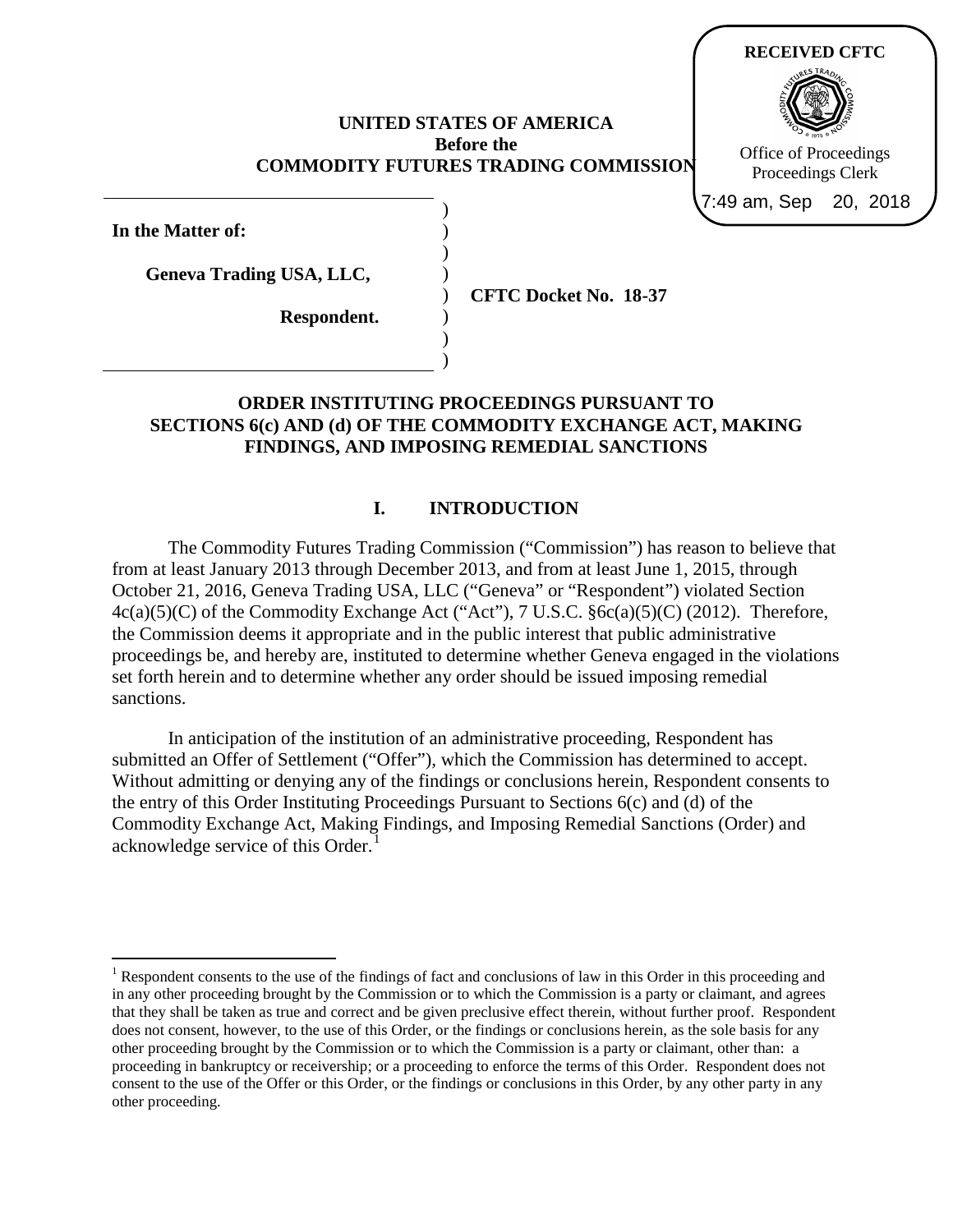#### **II. FINDINGS**

The Commission finds the following:

## **A. SUMMARY**

From at least January 2013 through December 2013, and from at least June 1, 2015, to October [2](#page-1-0)1, 2016, at least three traders from Geneva ("Trader A," "Trader B," and "Trader C")<sup>2</sup>, engaged in the disruptive practice of "spoofing" (bidding or offering with the intent to cancel the bid or offer before execution) with respect to one or more of the following futures contracts traded on the Chicago Mercantile Exchange ("CME"): gold, heating oil, RBOB gasoline, platinum, light sweet crude oil, feeder cattle, lean hogs, live cattle, Kansas City wheat, Soft Red Winter wheat, soybean meal, and soybeans. This spoofing conduct violated Section  $4c(a)(5)(C)$ of the Act, 7 U.S.C. § 6c(a)(5)(C) (2012).

In accepting the Offer, the Commission recognizes Geneva's early resolution of this matter in the form of a reduced civil monetary penalty.

## **B. RESPONDENT**

**Geneva Trading USA, LLC** is a privately-held Illinois limited liability company with its principal place of business in Chicago, Illinois. Geneva USA is a proprietary trading firm and is a member of the CME, but has never been registered with the Commission in any capacity.

## **C. FACTS**

Generally, the Traders manually placed a smaller order on one side of the market at or near the best price (the "Genuine Order") while placing a larger order or series of orders on the opposite side of the market (the "Spoof Orders"). The Genuine Order and Spoof Orders were either exposed to the market at the same time, or in very close time proximity to each other. The Spoof Orders were often modified to avoid getting filled before they were ultimately cancelled. The Traders placed the Spoof Orders to create—or sometimes exacerbate—an imbalance in the order book and to induce other market participants to transact on the Genuine Order. Collectively, the Traders engaged in this conduct regularly, as a pattern and practice.

From at least January 1, 2013, through December 31, 2013, Trader A demonstrated a pattern of trading that constitutes spoofing in the following futures contracts traded on the CME: gold, heating oil, RBOB gasoline, and platinum. For example, on April 24, 2013, Trader A placed multiple buy Spoof Orders totaling over forty lots in the RBOB gasoline futures contract over a five-second time period. The Spoof Orders were placed at price levels 1-4, with the larger ones placed at levels 3 and 4 to avoid being filled. About one second after placing the last Spoof Order, Trader A placed a two-lot sell Genuine Order that was immediately filled. Then, about 300 milliseconds later, Trader A canceled the Spoof Orders.

From at least January 1, 2013, through December 31, 2013, Trader B demonstrated a pattern of trading that constitutes spoofing in the light sweet crude oil futures contract traded on the CME. For example, on May 21, 2013, Trader B placed a 200-lot sell Spoof Order in the light

<span id="page-1-0"></span> $2$  Traders A, B, and C are referred to collectively as the "Traders."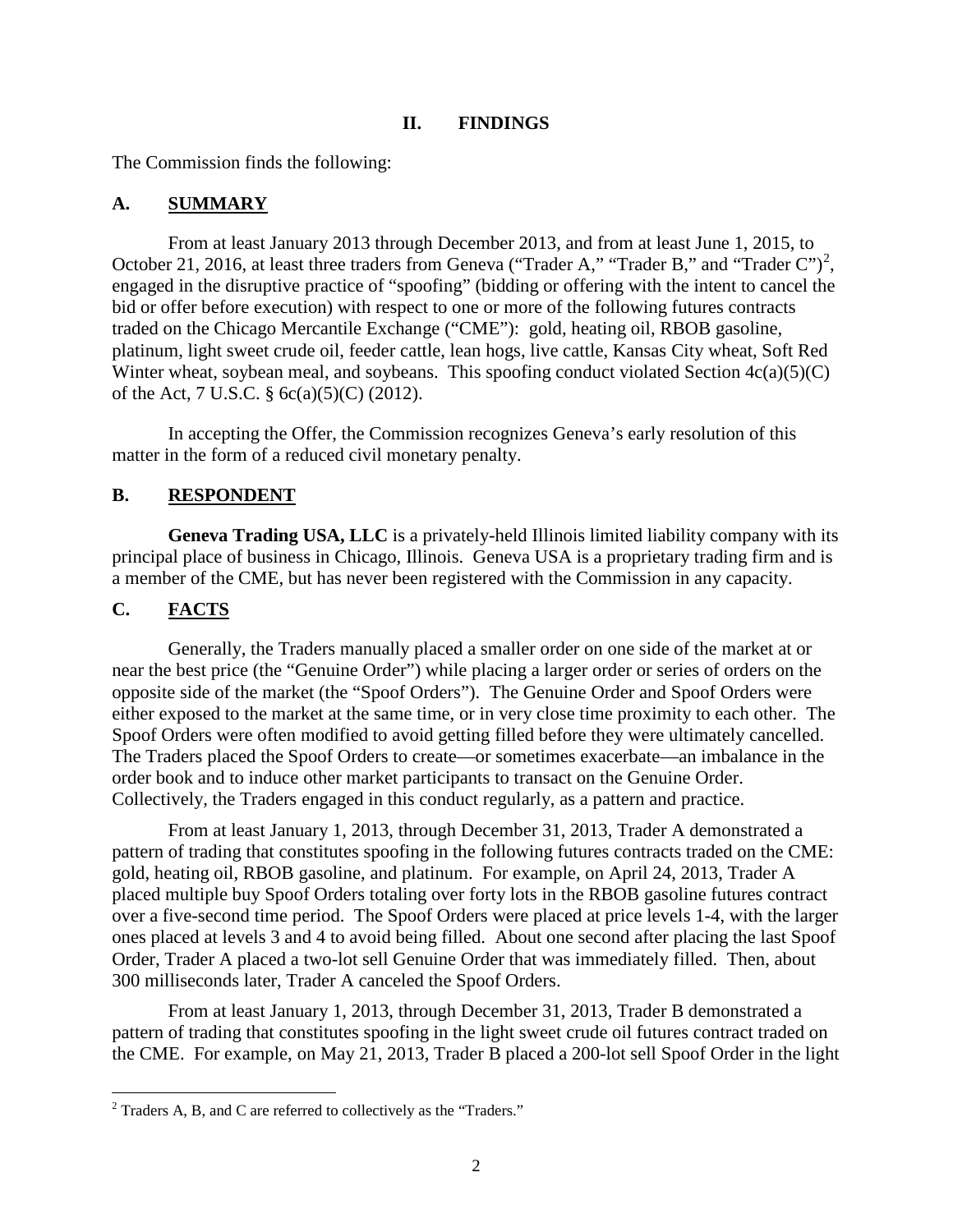sweet crude oil contract. Approximately 400 milliseconds later, Trader B placed a 15-lot buy Genuine Order, which was executed within 200 milliseconds. Then, about 200 milliseconds after the Genuine Order was executed, Trader B canceled the 200-lot Spoof Order.

From at least June 1, 2015, through October 21, 2016, Trader C demonstrated a pattern of trading that constitutes spoofing in the following futures contracts traded on the CME: feeder cattle, lean hogs, live cattle, Kansas City wheat, Soft Red Winter wheat, soybean meal, and soybeans. For example, on September 1, 2015, Trader C placed a five-lot sell Genuine Order in the Soft Red Winter wheat contract. Approximately five minutes later, Trader C placed 15 fivelot buy Spoof Orders (totaling 75 lots) over a four-second time period. Two milliseconds after placing his last Spoof Order, Trader C's Genuine Order was filled. About six seconds after his Genuine Order, Trader C modified the Spoof Orders downward (moving them away from the best bid/offer price) and eventually canceled all of the Spoof Orders.

Geneva cooperated throughout the course of the Division's investigation. Geneva also proactively worked to remediate and enhance its compliance systems and policies related to manipulative trading and spoofing. As part of this process, Geneva has revised its policies, updated its training, implemented internal trading surveillance and compliance systems, and retained a full-time Chief Compliance Officer.

### **III. LEGAL DISCUSSION**

### **A. Violations of Section 4c(a)(5)(C) of the Act**

Section  $4c(a)(5)(C)$  of the Act, 7 U.S.C. §  $6c(a)(5)(C)$  (2012), makes it unlawful for "[a]ny person to engage in any trading, practice, or conduct on or subject to the rules of a registered entity that  $\dots$  is, is of the character of, or is commonly known to the trade as, 'spoofing' (bidding or offering with the intent to cancel the bid or offer before execution)." *See also United States v. Coscia*, 866 F.3d 782, 792-93 (7th Cir. 2017) (holding that because the Act clearly defines spoofing, it provides adequate notice of prohibited conduct), *cert denied,* --- U.S. ---, 2018 WL 747023 (May 14, 2018) (No. 17-1099). As described above, Trader A, Trader B, and Trader C entered into multiple bids or offers on a registered entity with the intent to cancel the bids or offers before execution, in violation of Section 4c(a)(5)(C) of the Act. *See, e.g., id.*

#### **B. Respondents Are Liable for the Acts of Their Respective Agents**

Section  $2(a)(1)(B)$  of the Act, 7 U.S.C. §  $2(a)(1)(B)$  (2012), and Commission Regulation ("Regulation") 1.2, 17 C.F.R.  $\S 1.2$  (2018), provide that the act, omission, or failure of any official, agent, or other person acting for any individual, association, partnership, corporation, or trust within the scope of his employment or office shall be deemed the act, omission, or failure of such individual, association, partnership, corporation, or trust. Under Section  $2(a)(1)(B)$  and Regulation 1.2, principals are strictly liable for the actions of their agents. *See, e.g.*, *Rosenthal & Co. v. CFTC*, 802 F.2d 963, 966 (7th Cir. 1986) ("[W]e have no doubt that section 2(a)(1) imposes strict liability on the principal . . . , provided, of course, as the statute also states expressly, that the agent's misconduct was within the scope or (equivalently but more precisely) in furtherance of the agency."); *Dohmen-Ramirez & Wellington Advisory, Inc. v. CFTC*, 837 F.2d 847, 857-58 (9th Cir. 1988) ("We agree with the reasoning of the Seventh Circuit that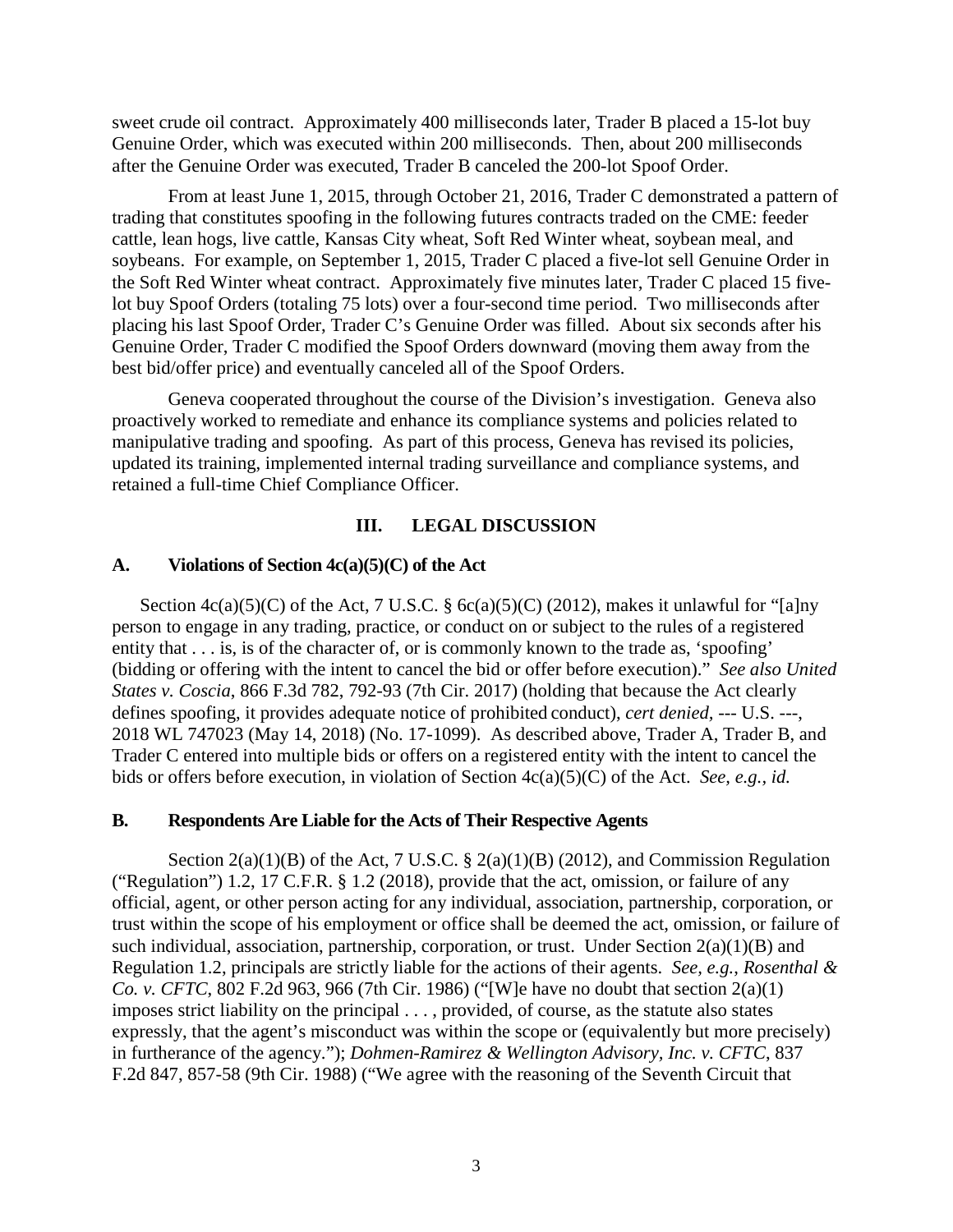because the language of section 2(a)(1) expressly imputes the agent's wrongdoing to the principal, it imposes strict liability.").

The Traders engaged in the conduct described herein within the course and scope of their employment or agency at Geneva. Therefore, Geneva is liable for the acts, omissions, and failures of the Traders, as described above, that constituted violations of Section  $4c(a)(5)(C)$  of the Act.

### **IV. FINDINGS OF VIOLATIONS**

Based on the foregoing, the Commission finds that, from at least January 1, 2013, through December 31, 2013, and from at least June 1, 2015, through October 21, 2016, Geneva violated Section  $4c(a)(5)(C)$  of the Act, 7 U.S.C. §  $6c(a)(5)(C)$  (2012).

### **V. OFFER OF SETTLEMENT**

Respondent has submitted the Offer in which it, without admitting or denying the findings and conclusions herein:

- A. Acknowledges service of this Order;
- B. Admits the jurisdiction of the Commission with respect to all matters set forth in this Order and for any action or proceeding brought or authorized by the Commission based on violation of or enforcement of this Order;
- C. Waives:
	- 1. The filing and service of a complaint and notice of hearing;
	- 2. A hearing;
	- 3. All post-hearing procedures;
	- 4. Judicial review by any court;
	- 5. Any and all objections to the participation by any member of the Commission's staff in the Commission's consideration of the Offer;
	- 6. Any and all claims that it may possess under the Equal Access to Justice Act, 5 U.S.C. § 504 (2012), and 28 U.S.C. § 2412 (2012), and/or the rules promulgated by the Commission in conformity therewith, Part 148 of the Regulations, 17 C.F.R. pt. 148 (2018), relating to, or arising from, this proceeding;
	- 7. Any and all claims that it may possess under the Small Business Regulatory Enforcement Fairness Act of 1996, Pub. L. No. 104-121, tit. II, §§ 201-53, 110 Stat. 847, 857-74 (codified as amended at 28 U.S.C. § 2412 and in scattered sections of 5 U.S.C. and 15 U.S.C.), relating to, or arising from, this proceeding; and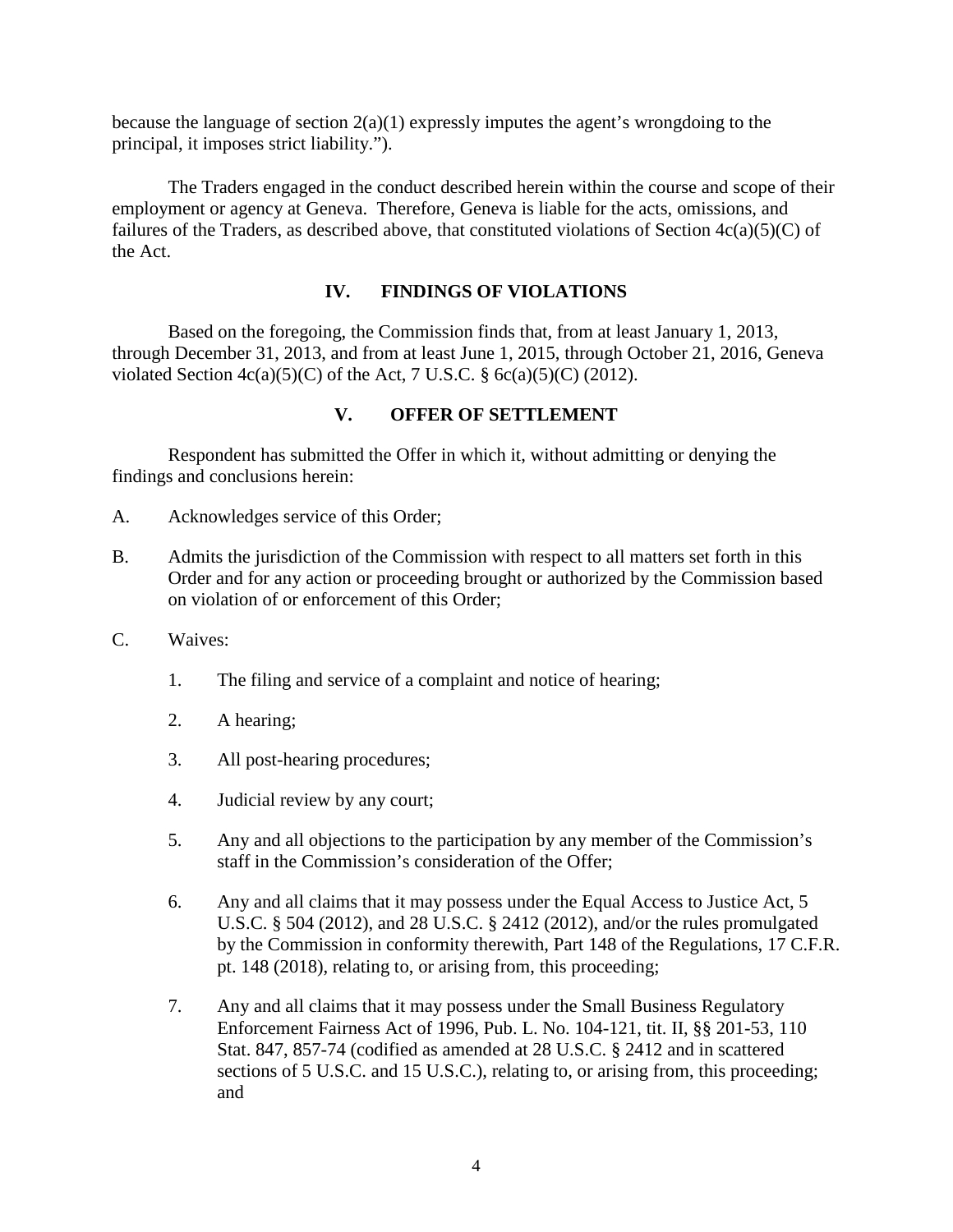- 8. Any claims of Double Jeopardy based on the institution of this proceeding or the entry in this proceeding of any order imposing a civil monetary penalty or any other relief, including this Order;
- D. Stipulates that the record basis on which this Order is entered shall consist solely of the findings contained in this Order to which Respondent has consented in the Offer;
- E. Consents, solely on the basis of the Offer, to the Commission's entry of this Order that:
	- 1. Makes findings by the Commission that Respondent violated Section  $4c(a)(5)(C)$ of the Act, 7 U.S.C. § 6c(a)(5)(C) (2012);
	- 2. Orders Respondent to cease and desist from violating Section  $4c(a)(5)(C)$  of the Act;
	- 3. Orders Respondent to pay a civil monetary penalty in the amount of one million five hundred thousand dollars (\$1,500,000.00), plus post-judgment interest;
	- 4. Orders Respondent and its successors and assigns to comply with the conditions and undertakings consented to in the Offer and as set forth in Part VI of this Order.

Upon consideration, the Commission has determined to accept the Offer.

# **VI. ORDER**

## **Accordingly, IT IS HEREBY ORDERED THAT:**

- A. Respondent and its successors and assigns shall cease and desist from violating Section 4c(a)(5)(C) of the Act, 7 U.S.C. § 6c(a)(5)(C) (2012).
- B. Respondent shall pay a civil monetary penalty in the amount of one million five hundred thousand dollars (\$1,500,000.00) ("CMP Obligation") within ten (10) days of the date of entry of the Order. If the CMP Obligation is not paid in full within ten (10) days of the date of entry of the Order, then post-judgment interest shall accrue on the CMP Obligation beginning on the date of entry of this Order and shall be determined by using the Treasury Bill rate prevailing on the date of entry of this Order pursuant to 28 U.S.C. § 1961 (2012).

Respondent shall pay the CMP Obligation by electronic funds transfer, U.S. postal money order, certified check, bank cashier's check, or bank money order. If payment is to be made other than by electronic funds transfer, then the payment shall be made payable to the Commodity Futures Trading Commission and sent to the address below:

> MMAC/ESC/AMK326 Commodity Futures Trading Commission Division of Enforcement 6500 S. MacArthur Blvd. Oklahoma City, OK 73169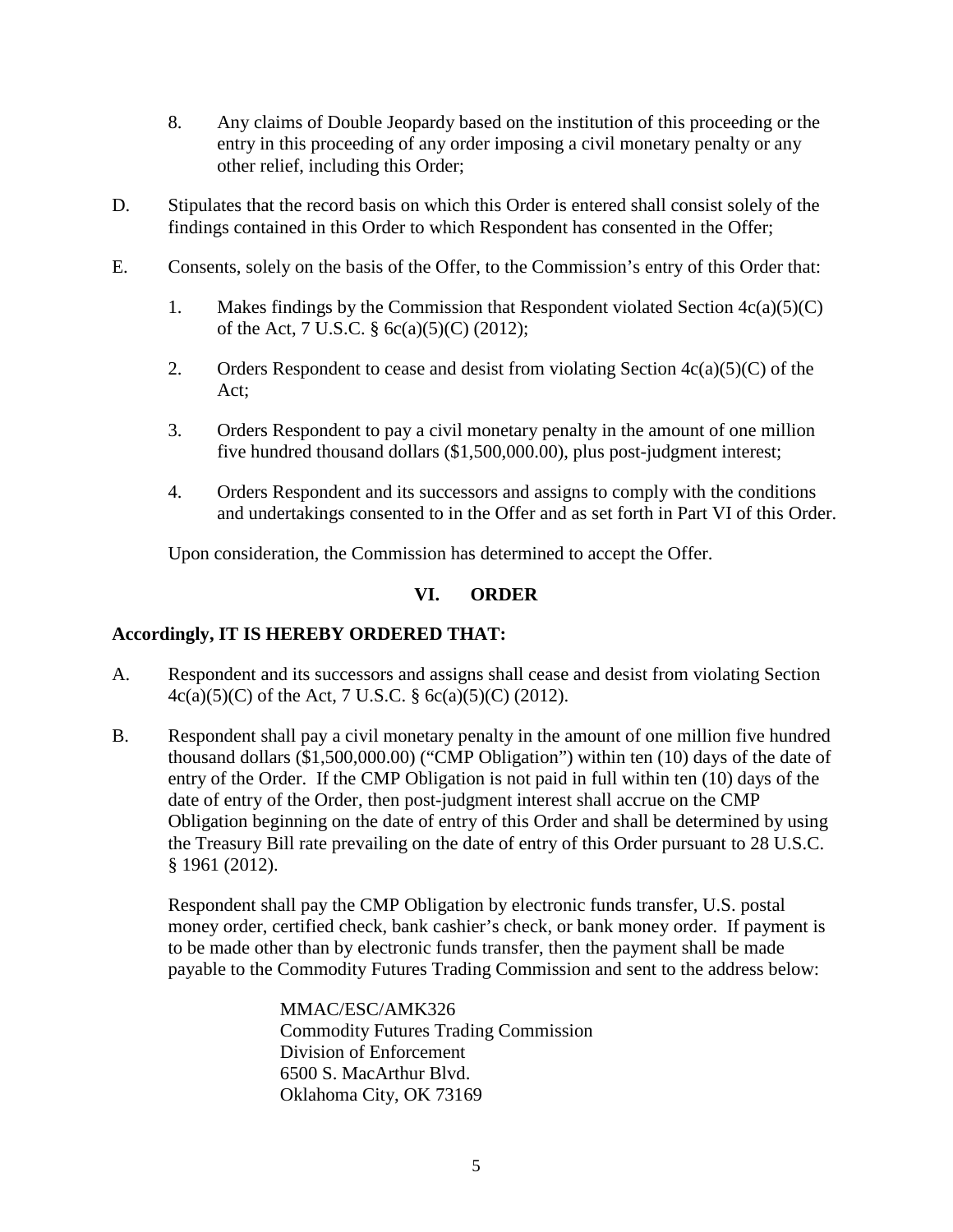(405) 954-6569 office (405) 954-1620 fax 9-AMC-AR-CFTC@faa.gov

If payment is to be made by electronic funds transfer, Respondent shall contact Marie Thorne or her successor at the above address to receive payment instructions and shall fully comply with those instructions. Respondent shall accompany payment of the CMP Obligation with a cover letter that identifies the paying Respondent and the name and docket number of this proceeding. The paying Respondent shall simultaneously transmit copies of the cover letter and the form of payment to the Chief Financial Officer, Commodity Futures Trading Commission, Three Lafayette Centre, 1155 21st Street, NW, Washington, D.C. 20581.

- C. Respondent and its successors and assigns shall comply with the following conditions and undertakings set forth in the Offer:
	- 1. Public Statements: Respondent agrees that neither it nor any of its successors and assigns, agents or employees under its authority or control shall take any action or make any public statement denying, directly or indirectly, any findings or conclusions in this Order or creating, or tending to create, the impression that this Order is without a factual basis; provided, however, that nothing in this provision shall affect Respondent's: (i) testimonial obligations; or (ii) right to take legal positions in other proceedings to which the Commission is not a party. Respondent and its successors and assigns shall comply with this agreement, and shall undertake all steps necessary to ensure that all of its agents and/or employees under its authority or control understand and comply with this agreement.
	- 2. Procedures and Controls to Detect Spoofing Activity: Respondent shall maintain systems and controls reasonably designed to detect spoofing activity by its traders, including, but not limited to, the systems and controls Respondent developed and implemented in response to the spoofing activity that is the subject of this Order. [3](#page-5-0) These systems and controls shall, at a minimum, be designed to detect and generate a report regarding patterns of trading that might constitute spoofing activity. Respondent's personnel shall promptly review such reports and follow up as necessary to determine whether spoofing activity has occurred.
	- 3. Training: Respondent shall maintain its training program that provides training, at least annually, addressing the legal requirements of the Act with regard to spoofing, manipulation and attempted manipulation, to be given to employees and agents trading on behalf of or in their capacity as employee or agent of Respondent or other affiliated entities who submit any orders on futures markets, and their supervisors.

<span id="page-5-0"></span><sup>&</sup>lt;sup>3</sup> These systems and controls include the employment by Respondent of a dedicated full-time Chief Compliance Officer and utilization of internal trading surveillance and compliance systems.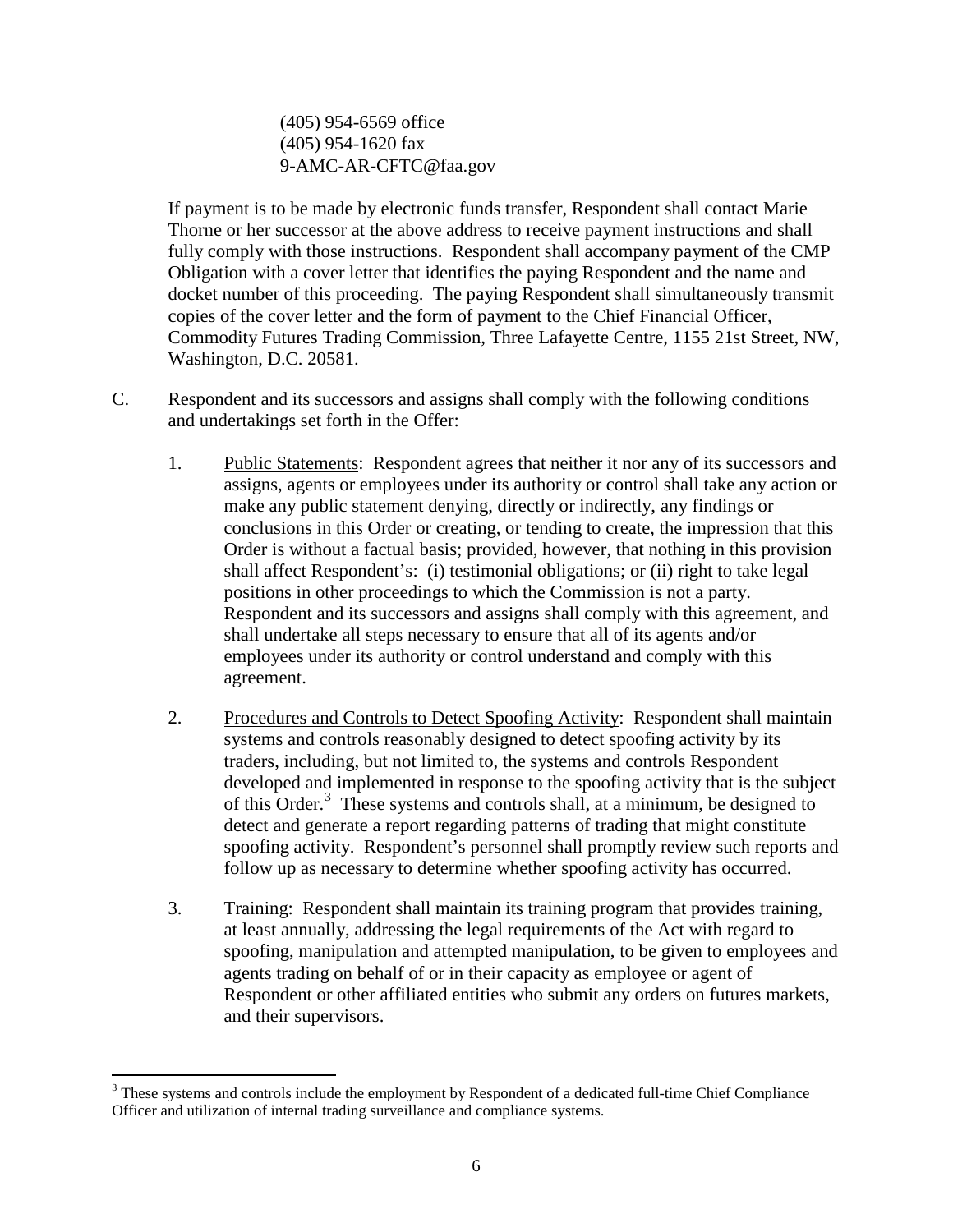- 4. Cooperation with the Commission: Respondent shall cooperate fully and expeditiously with the Commission, including the Division, in this action, and in any current or future Commission investigation or action related thereto. Respondent shall also cooperate with the Commission in any investigation, civil litigation, or administrative matter related to, or arising from, this action. As part of such cooperation, Respondent agrees to:
	- i. preserve and produce to the Commission in a responsive and prompt manner, as requested by Division Staff, all non-privileged documents, information, and other materials wherever located, including but not limited to audio files, electronic communications, and trading records and data, in the possession, custody, or control of Respondent;
	- ii. comply fully, promptly, completely and truthfully, subject to any legally recognized privilege, with any inquiries or requests for information and documents by the Commission;
	- iii. identify and authenticate relevant documents and other evidentiary materials, execute affidavits or declarations, and provide a corporate representative to testify completely and truthfully at depositions, trial, and other judicial proceedings, when requested to do so by the Division Staff;
	- iv. use its best efforts to produce any current (as of the time of the request) officer, director, employee, or agent of Respondent, regardless of the individual's location and at such a location that minimizes Commission travel expenditures, to provide assistance at any trial, proceeding, or Commission investigation related to the subject matter of this proceeding, including but not limited to, requests for testimony, depositions, and/or interviews, and to encourage them to testify completely and truthfully in any such proceeding, trial or investigation; and
	- v. subject to applicable laws and regulations, use its best efforts to assist in locating and contacting any prior (as of the time of the request) officer, director, employee or agent of Respondent.
- 5. Prohibited or Conflicting Undertakings: Should the Undertakings herein be prohibited by, or be contrary to, the provisions of any obligations imposed on Respondent by any presently existing, or hereinafter enacted or promulgated laws, rules, regulations, or regulatory mandates, then Respondent shall promptly transmit notice to the Commission (through the Division) of such prohibition or conflict, and shall meet and confer in good faith with the Commission (through the Division) to reach an agreement regarding possible modifications to the Undertakings herein sufficient to resolve such inconsistent obligations. In the interim, Respondent will abide by the obligations imposed by the laws, rules, regulations, and regulatory mandates. Nothing in these Undertakings shall limit, restrict or narrow any obligations pursuant to the Act or the Commission's Regulations promulgated thereunder, in effect now or in the future.